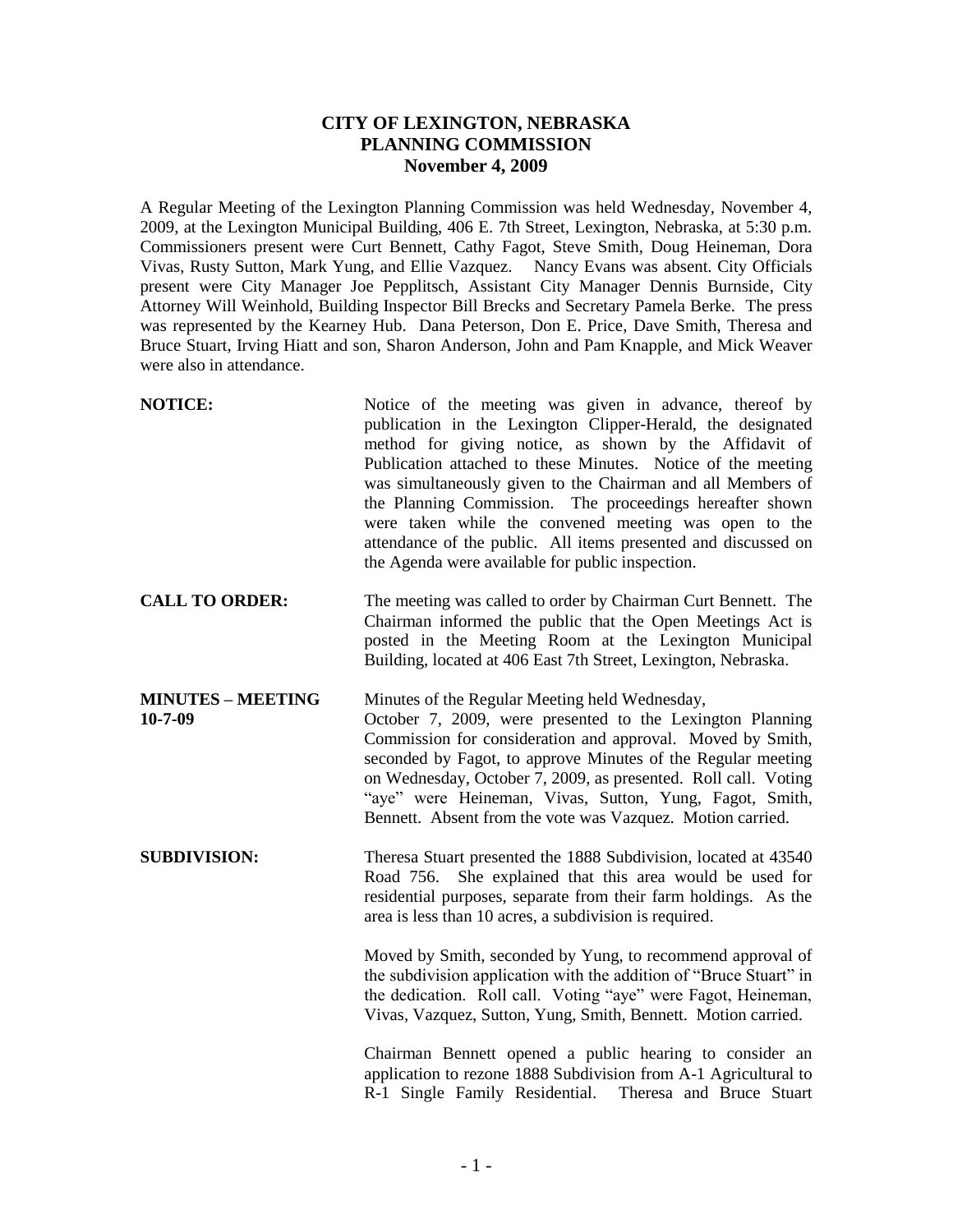explained that for ownership purposes, this area was being split from their farm ground in order to build a residence. Pepplitsch explained that R-1 Residential zoning would be necessary to accommodate the residential structure on the lot. There being no other discussion, the public hearing was closed.

Moved by Fagot, seconded by Sutton, to recommend approval of the rezoning application for 1888 Subdivision from A-1 to R-1. Roll call. Voting "aye" were Heineman, Vivas, Vazquez, Smith, Yung, Sutton, Fagot, Bennett. Motion carried.

**PUBLIC HEARING:** Chairman Bennett opened a public hearing to discuss the rezoning application by Don E. Price to rezone Price's Third Addition from R-1 Residential to R-4 Mobile Home Dwelling District. Dana Peterson, Miller and Associates, outlined what improvements have been completed in adjoining properties as required by past agreements and future plans for this area. The intent is to develop the property into an expansion of the current mobile home park, thus a rezone would be necessary.

> Pam Knapple and Sharon Anderson, both residents of Jamel Road, voiced their concerns regarding required recreation areas for families. Peterson replied that city code requires 300 square feet per lot in the court and the proposed green space/buffer area fulfills that requirement.

> John Knapple, Jamel Road, cited proposed zoning areas in the City comprehensive plan as R-1 and R-2 and requested commission consideration of these recommendations. There being no more public comments, the public hearing was closed by Chairman Bennett.

> Commission member Yung commented that this area is suited R-4 zoned area as it is contiguous with other R-4 zones. He also expressed his approval of the plans to include green space as a buffer between the addition and Lockhart Subdivision. There being no more discussion, moved by Yung, seconded by Vivas, to recommend approval to the City Council of the application for rezoning of Price's Third Addition as presented. Roll call. Voting "aye" were Fagot, Heineman, Vazquez, Smith, Sutton, Vivas, Yung, Bennett. Motion carried.

**PUBLIC HEARING:** Chairman Bennett opened a public hearing to discuss the annexation of Price's Third Addition. Peterson and Pepplitsch gave a review of the plans for the mobile home park, including green space/recreational areas, paving improvements, and utility easements. Pepplitsch explained the procedures for annexing property into the corporate limits. Following discussion, the public hearing was closed. Moved by Fagot, seconded by Smith, to recommend approval of the annexation of Price's Third Addition into the corporate limits. Roll call. Voting "aye" were